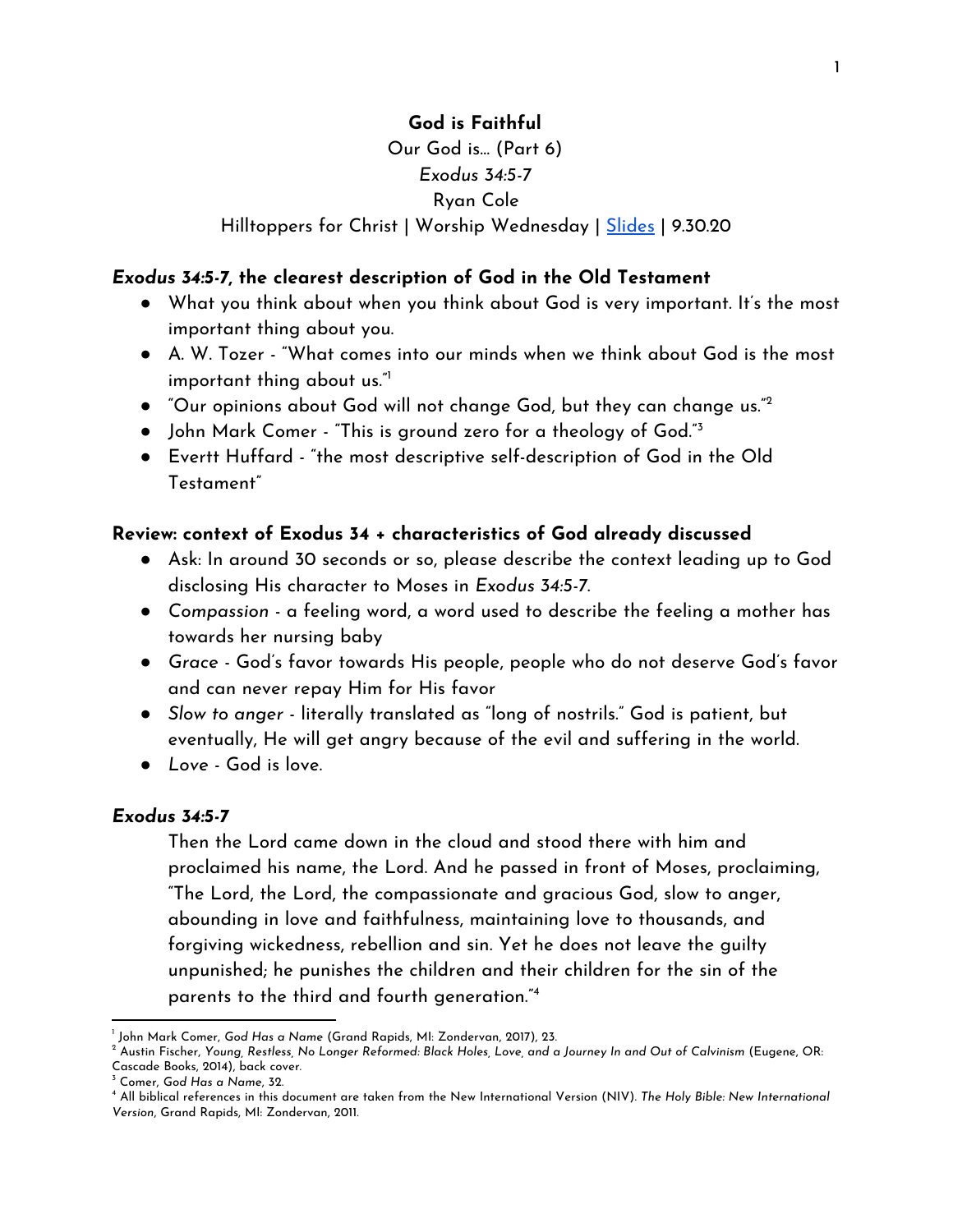## **The Faithful God**

- Who is the most faithful person you know? What qualities make him or her reliable? What are some characteristics of faithful people? What words come to mind when you think of faithful people?
	- Reliable, consistent, steadfast, trustworthy
- God is faithful. He's the faithful God.
	- "abounding in love and *faithfulness*." (*Exodus 34:6b*)
	- He's abounding in faithfulness. He's got a lot of it. He's not lacking faithfulness. Faithfulness is core to God's character.
- *● emet* 5
	- The Hebrew word *emet* is translated as "faithfulness."
	- $\circ$  It literally means "truth."
	- $\circ$  It's also connected to the word "amen."
	- It can also be translated as "trustworthy." It has the idea of *reliability*.
	- Walter Brueggemann "It [*emet*] is witness to Yahweh's complete reliability." 6
- God is reliable, trustworthy, steadfast, consistent, and faithful. You can count on Him. He will always do what He says He will do. You can count on Him.
- *Psalm 89:1-2, 28, 33* I will sing of the Lord's great love forever; with my mouth I will make your faithfulness known through all generations. I will declare that your love stands firm forever, that you have established your faithfulness in heaven itself...I will maintain my love to him forever, and my covenant with him will never fail...but I will not take my love from him, nor will I ever betray my faithfulness.
- Covenant
	- Central to understanding the faithfulness of God is *covenant*.
	- $\circ$  "Covenant was essentially a hybrid between a promise and a legal contract. It was relational. Two (or more) people would make a promise and then sign a contract, with clearly defined blessings and curses for keeping or breaking that promise." 7
		- Similar to marriage
	- Covenant is a major theme of the Bible, from Genesis to Revelation.
	- Covenant with Abraham to bless the whole world
		- Genesis 12 God made Abram a promise

<sup>5</sup> Comer, *God Has a Name*, 194.

<sup>6</sup> Walter Brueggemann, *The New Interpreter's Bible Commentary: Introduction to the Pentateuch, Genesis, Exodus, Leviticus, Numbers, Deuteronomy*, vol. 1 (Nashville, TN: Abingdon Press, 2015), 485.

<sup>7</sup> Comer, *God Has a Name*, 198.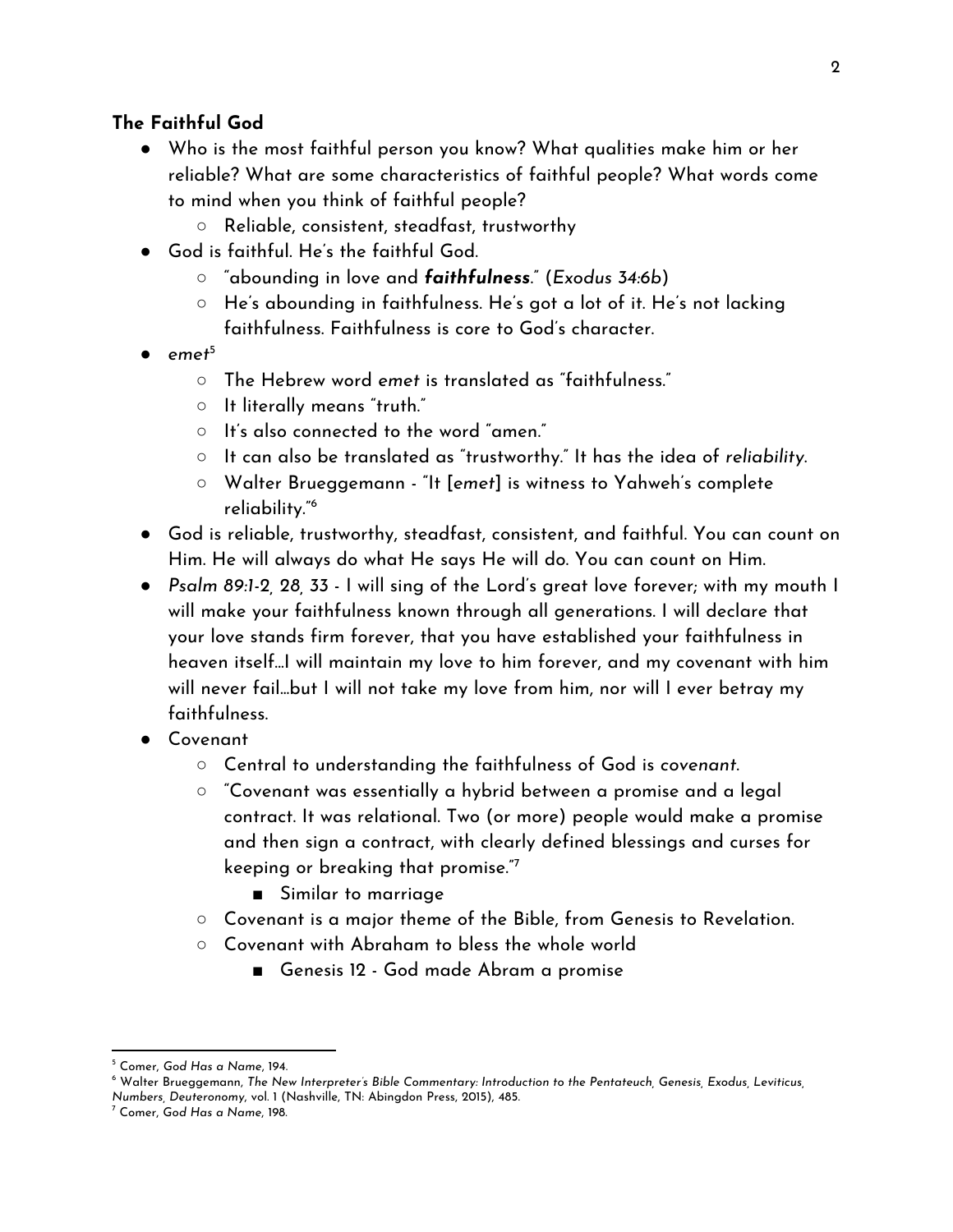- "I will make you into a great nation, and I will bless you; I will make your name great, and you will be a blessing. I will bless those who bless you, and whoever curses you I will curse; and all peoples on earth will be blessed through you." (*Genesis 12:2-3*)
- Notice the "I will" language. 8
- God will bless the people of God (Abraham's descendants), and the people of God will bless the world.
- This is not the end of the story for Abraham. He and his wife are old, and they had no kids. How would his descendants bless the world if he had no descendants? Is God faithful? Can He be trusted? Was God wrong? Does God keep His promises?
- In *Genesis 15*, God makes a covenant with Abraham.
	- "Cutting the Covenant" God tells Abraham to gather animals (a bull, goat, ram, birds). Abraham cuts the animals in half and spreads them out on the ground. In those days, this was the sign of the covenant. Both parties would walk between the dead animals as a sign that they would be dead like these animals if they broke the covenant they made together. 9
	- God then makes Abraham fall into a deep sleep. Then Abraham sees a vision of God walking through the animals all by Himself.
		- "Even if Abraham and his children don't keep their end of the bargain, he'll still keep his promise. He'll rescue and save the world through this soon-to-be nation. No matter the cost. And if blood has to be spilled, it won't come from Abraham. It will come from Yahweh himself. He's willing to die and become like these animals just to keep his promise to bring the world back to life." 10
	- Abraham and his wife Sarah eventually have a son named Isaac.
- "The entire Bible is about Yahweh faithfully keeping his covenant with Abraham's family, and Israel failing miserably on her end." 11
- God is faithful to not abandon His people.

<sup>8</sup> Comer, *God Has a Name*, 199.

<sup>9</sup> Comer, *God Has a Name*, 201.

<sup>10</sup> Comer, *God Has a Name*, 202.

<sup>11</sup> Comer, *God Has a Name*, 202.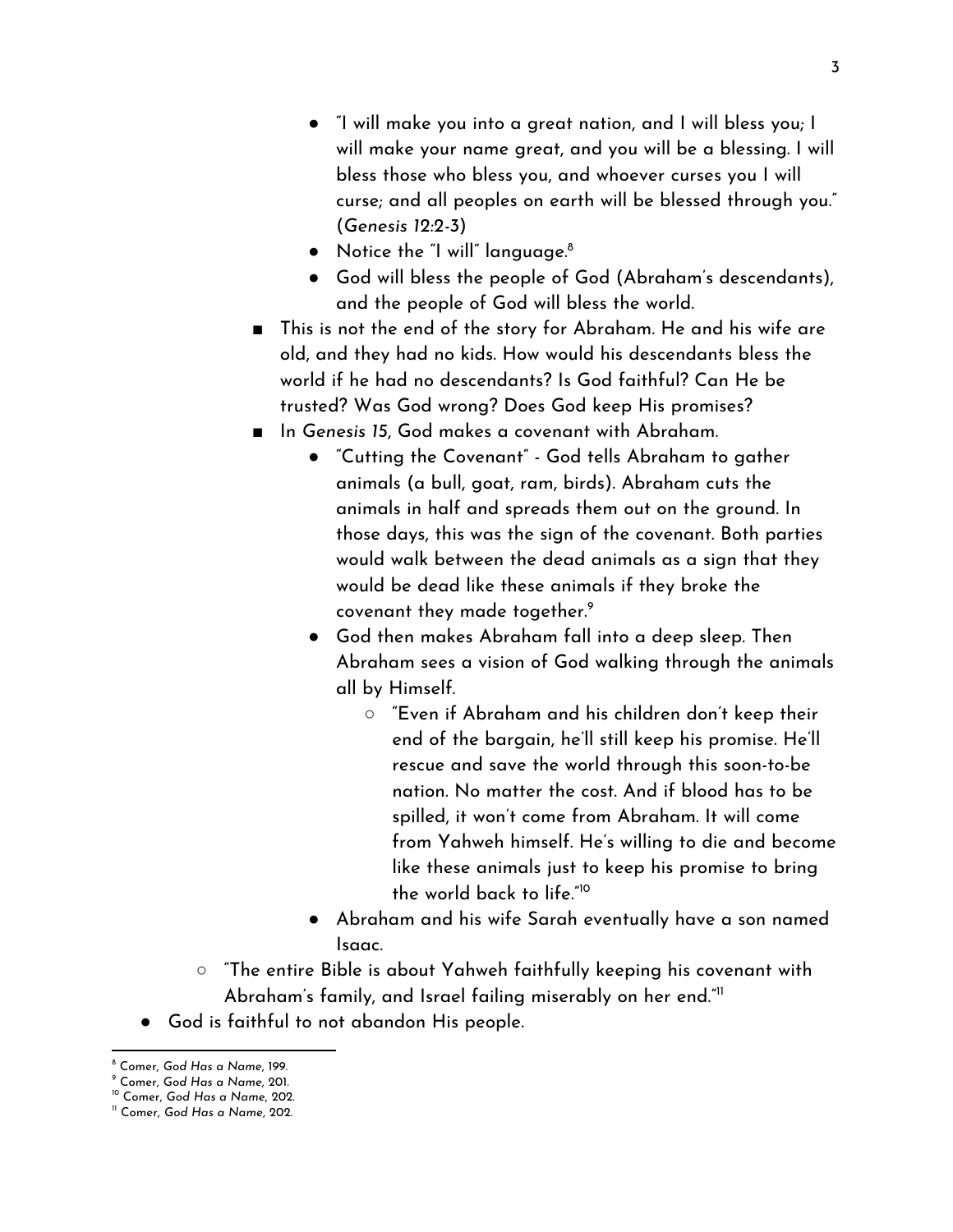- *Nehemiah 9:17* They refused to listen and failed to remember the miracles you performed among them. They became stiff-necked and in their rebellion appointed a leader in order to return to their slavery. But you are a forgiving God, gracious and compassionate, slow to anger and abounding in love. Therefore you did not desert them.
- God is faithful to forgive His people.
	- *1 John 1:9* If we confess our sins, he is faithful and just and will forgive us our sins and purify us from all unrighteousness.
- God is faithful when His people undergo trials.
	- *1 Corinthians 10:13* No temptation has overtaken you except what is common to mankind. And God is faithful; he will not let you be tempted beyond what you can bear. But when you are tempted, he will also provide a way out so that you can endure it.
		- In Greek, the word for tempted can also be translated as tested.
- God keeps His promises.
	- $\circ$  He will do what He says He'll do. He will fulfill every promise.
	- What are some of the promises of God? What are some of your favorite promises of God?
		- "In this world you will have trouble." (*John 16:33*)
		- "I am with you always." (*Matthew 28:20*)
		- *Hebrews 13:5* "Keep your lives free from the love of money and be content with what you have, because God has said, 'Never will I leave you; never will I forsake you.'"
	- God keeping His promises can be either good or bad for you, depending on your relationship with Him.
		- God is faithful to save His people. He is also faithful to judge the world.
- God is faithful even when we're not faithful.
	- *2 Timothy 2:13* "if we are faithless, he remains faithful"
	- $\circ$  The Israelites were not faithful. They complained, broke the commands as soon as they were given, and made and worshipped false gods. But God was faithful to them.
	- We mess up all the time. We fail God. Other people fail us. But God has never failed us.

# **How does Jesus exemplify faithfulness?**

● We've pointed this out every week of this study on the characteristics of God: Jesus is the clearest picture of God we've got. "[Jesus] is the image of the invisible God...in Him all the fullness of God was pleased to dwell" (*Colossians*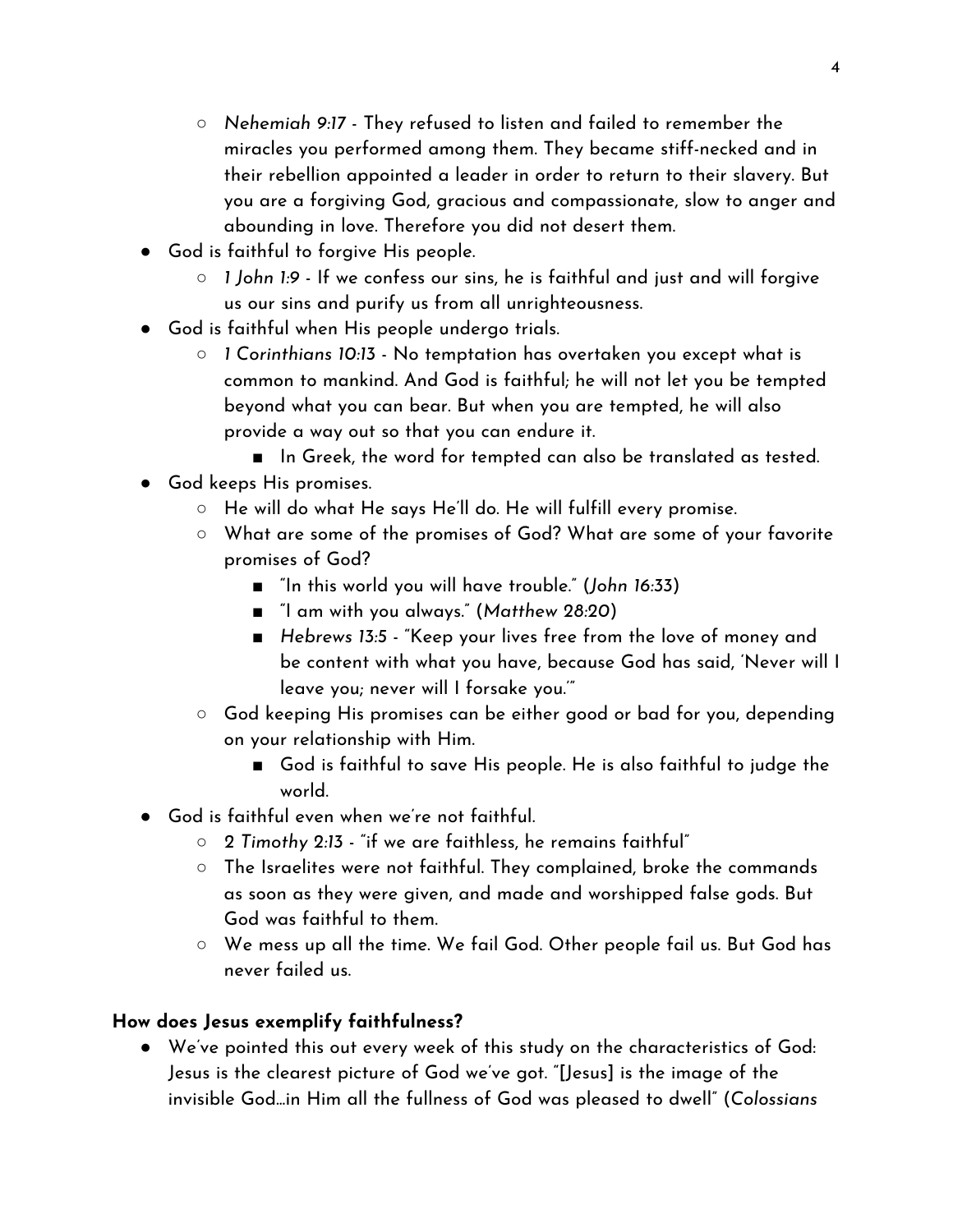*1:15, 19*). God is like Jesus. Jesus is like God. If you want to know what God looks like, look at Jesus. This means that if God is a faithful God, Jesus perfectly exemplifies the faithfulness of God.

- Jesus is the most faithful person. He was completely reliable and trustworthy.
- *John 1:14* The Word became flesh and made his dwelling among us. We have seen his glory, the glory of the one and only Son, who came from the Father, full of grace and truth.
- What examples from Jesus' life display His faithfulness?
	- $\circ$  His going to the cross. He remained faithful to the very end.

## **Our Response to the Faithful God**

- Rest in the promises of God. (*Exodus 33:13*)
	- *○ Exodus 33:13-14* [Moses speaking] "If you are pleased with me, teach me your ways so I may know you and continue to find favor with you. Remember that this nation is your people." The Lord replied, "My Presence will go with you, and I will give you rest."
	- When Moses asks to understand more about God (*Exodus 34:5-7*), God responds to Moses and says He will give Moses rest.
	- Remember that God will do what He says.
	- Rest in the fact that God will forgive your sins (*1 John 1:9*).
	- Rest in the fact that God will always be with you. (*Hebrews 13:5*)
	- $\circ$  Rest in the fact that even when you fail to be faithful, God will always be faithful. (*2 Timothy 2:13*)
- Grow in your faith and trust in God.
	- $\circ$  To grow in your faith means you're trusting God more and more.
	- *○ Hebrews 11:1* Now faith is confidence in what we hope for and assurance about what we do not see.
	- "Hope is the absolute expectation of coming good based on the character of God." 12
	- Faith is trusting in God.
	- It's much better to have a little trust in something that is ultimately trustworthy than a lot of trust in something that is untrustworthy.
		- Illustration of someone falling from a cliff

<sup>12</sup> Comer, *God Has a Name*, 206.